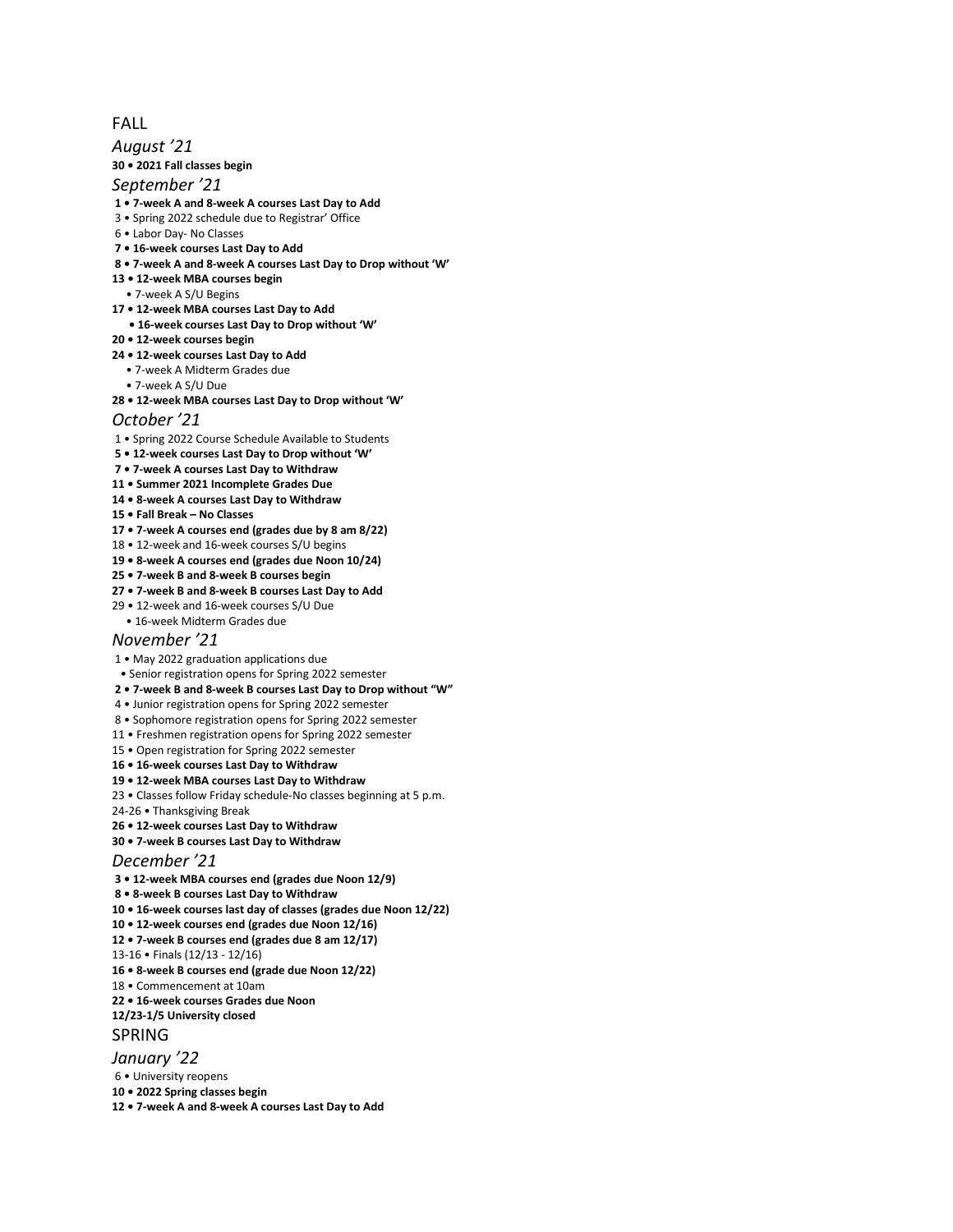- **17 Martin Luther King Jr. Day- No Classes**
- **18 16-week courses Last Day to Add**
- **19 7-week A and 8-week A courses Last Day to Drop without 'W'**
- 21 Summer and Fall 2022 schedules are due to Registrar's Office
- **24 12-week MBA courses begin**
- 7-week B courses S/U begins
- **28 12-week MBA courses Last Day to Add**
- **16-week courses Last Day to Drop without 'W'**

#### *February '22*

- 4 7-week A Midterm grades due
- **7 12-week courses begin**
- **8 12-week MBA courses Last Day to Drop**
- **11 12-week courses Last Day to Add**
- 14 Fall 2021 Incomplete grades due
- **17 7-week A and 8-week A courses Last Day to Withdraw**
- 18 Summer and Fall schedules available to Students
- **22 12-week MBA courses Last Day to Drop without 'W'**
- **27 7-week A courses end (grades due by 8 am 3/4)**
- 28 Graduate Student Registration Begins for Summer and Fall 2022

#### *March '22*

- **1 8-week A courses end (grades due by Noon 3/7)**
- 4 16-week courses S/U due
- 16-week Midterm grades due
- 7 12-week S/U begins
- 7-11 Spring Break (3/7-3/11)
- **14 7-week B and 8-week B courses begin**
- **16 7-week B and 8-week B courses Last Day to Add**
- 18 12-week S/U due
- 21 Senior registration for Summer and Fall 2022 begins
- **22 7-week B and 8-week B courses Last Day to Drop without 'W'**
- 24 Junior registration for Summer and Fall 2022 begins
- 28 Sophomore registration for Summer and Fall 2022 begins
- 31 Freshman registration for Summer and Fall 2022 begins

#### *April '22*

- 4 Open registration for Summer and Fall 2022 begins
- **13 16-week courses Last Day to Withdraw**
- 14-18 Easter Break (4/14-4/18)
- **15 12-week courses Last Day to Withdraw**
- **12-week MBA courses end (grades due Noon 4/21)**
- **22 • 7-week B courses Last Day to Withdraw**
- **25 8-week B courses Last Day to Withdraw**
- **29 12-week courses end (grades due Noon 5/5)**
- **29 16-week courses end (grades due Noon 5/11)**

#### *May '22*

- 1 August and December 2022 graduation applications due
- **1 7-week B courses end (grades due 8 am 5/6)**
- 2-5 Finals (5/2-5/5)
- **5 8-week B courses end (grades due Noon 5/11)**
- 7 Commencement at 10 a.m.
- **11 16-week final grades due by noon**

#### SUMMER

#### *May '22*

- 9 Summer 2022 begins
- **16-week courses Begin**
- **12-week MBA courses Begin**
- **8-week A Nursing courses Begin**
- **7-week courses Begin**
- **11 7-week A and 8-week B courses Last Day to Add**
- **13 12-week MBA courses Last Day to Add**
- **16 16-week courses Last Day to Add**
- **17 7-week A and 8-week B courses Last Day to Drop without 'W'**
- 23 7-week A S/U begins